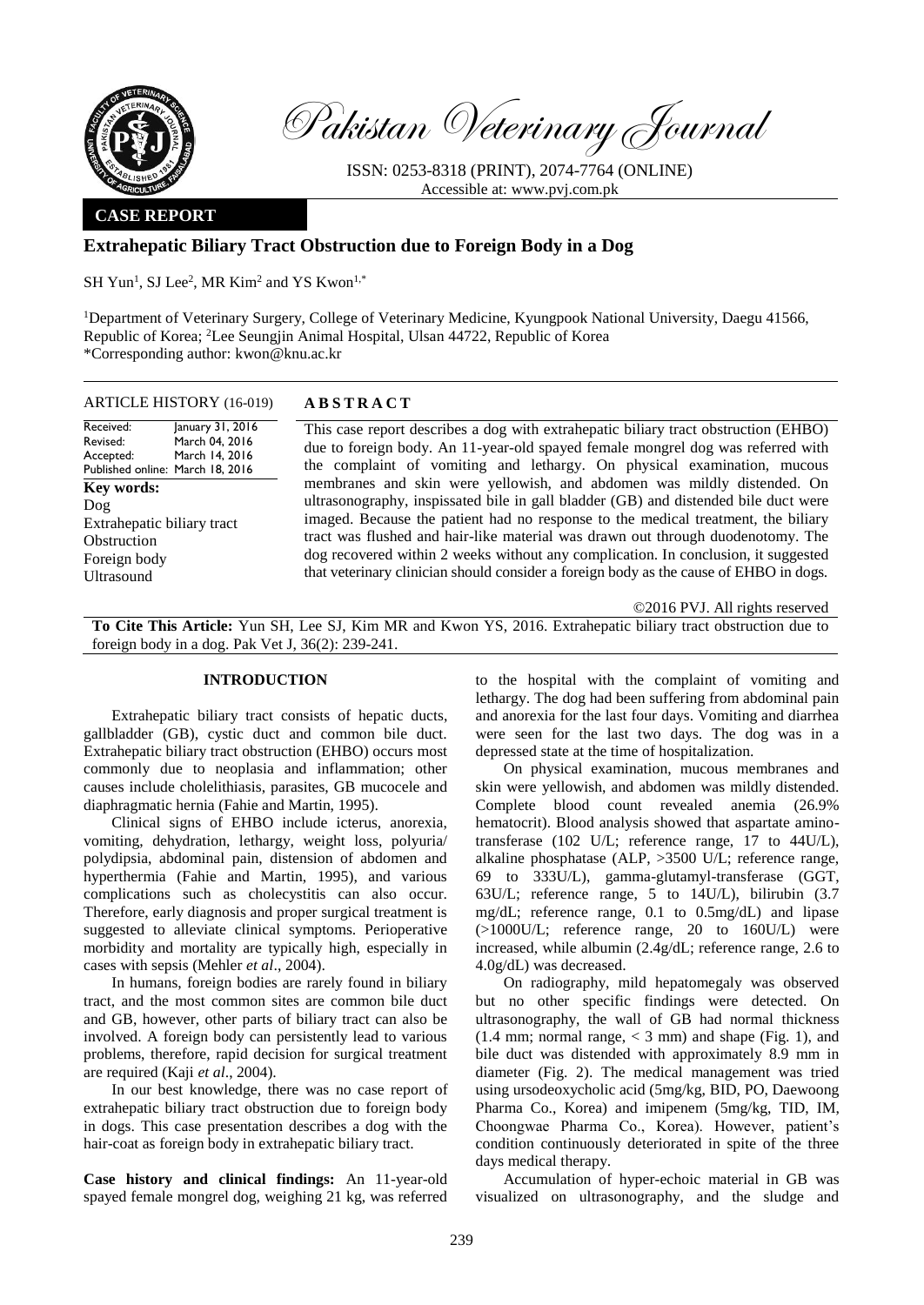inflammatory changes of GB were more severe than those seen in the previous image (Fig. 3). Although acholic feces were not observed, the absence of urobilinogen was detected on urinalysis, suggesting the occurrence of complete obstruction in biliary tract. Therefore, surgical treatment was considered.

During laparotomy, an enlarged GB and distended common bile duct, with yellowish ascitic fluid and mild peritonitis were observed. Duodenotomy revealed the absence of any obstruction in the major duodenal papilla. Then, the biliary tract was flushed several times with warm normal saline and hair-like material was drawn during flushing. After identifying the patency of common bile duct, incised site on duodenum was sutured and abdomen was closed routinely. Antibiotics and analgesics were given postoperatively.

#### **DISCUSSION**

In humans, it has been reported that foreign bodies obstructing biliary tract were suture material, thread ball, stent and woody fiber. The most common type of foreign body was residual material from previous surgery, and other types such as penetrating objects and ingested substances. However, the mechanism of the foreign body's migration has not precisely been understood (Kaji *et al*., 2004; Kim *et al*., 2004; Dias and Dharmaratne, 2012).

The biliary tract foreign body acts as nidus (Kim *et al*., 2004). For self-protection, the animal body reacts to a foreign body by coating with proteins like fibronectin, fibrin and collagen. However, the coating could facilitate the adhesion of bacteria to the surface of foreign body paradoxically. Furthermore, phagocytic and bactericidal capacity of polymorphonuclear leukocytes could be reduced by contacting the foreign body. Because foreign bodies could induce persistent or periodic infection of biliary tract, the causative material should be removed (Sung *et al*., 1991).

There are various surgical procedures for biliary system including cholecystotomy, cholecystectomy, choledochotomy and cholecystoduodenostomy. Although cholecystectomy is typically performed and is associated with good prognosis in dogs (Amsellem *et al*., 2006), abdominal discomfort, episodic abdominal pain, fat intolerance, constipation and diarrhea were frequently reported in humans (Al-Rawi and Lewis, 1998). The duodenotomy for common bile duct lavage was performed in our case, because GB showed mild inflammatory changes, and this lavage procedure has shown good prognosis in feline EHBO with foreign body (Brioschi *et al*., 2014).

In our case, increased ALP, GGT, bilirubin and cholesterol could be interpreted as cholestasis. It is well known that sepsis is deeply correlated with cholestasis (Chand and Sanyal, 2007). However, bacterial infection could not be identified because bacterial culture of ascites or bile was not performed in our case. According to a previous study, EHBO with sepsis and pancreatitis tends to result in poor prognosis (Amsellem *et al*., 2006). In this case, increased level of lipase, which might mean concurrent pancreatitis, gradually recovered to normal range during postoperative period.



**Fig. 1:** Ultrasonograph of gall bladder of the dog. D1: thickness of gall bladder wall, D2: diameter of gall bladder).



**Fig. 2:** Ultrasonograph of the dog (D1: diameter of common bile duct). Dilated common bile duct is visible.



**Fig. 3:** Ultrasonograph of gall bladder of the dog. Accumulation of hyper-echoic material in GB is visualized, showing more severity than previous ultrasonography (Fig. 1).

There are two possibilities of foreign body obstruction in this case. Firstly, when flushing tube was put into bile duct, foreign body located in common bile duct was pushed toward GB. Secondly, the foreign body in the neck of GB induced inflammatory change, which extended to common bile duct. The ultrasonographic findings indicated that common bile duct distension occurred before accumulations of hyper-echoic material in